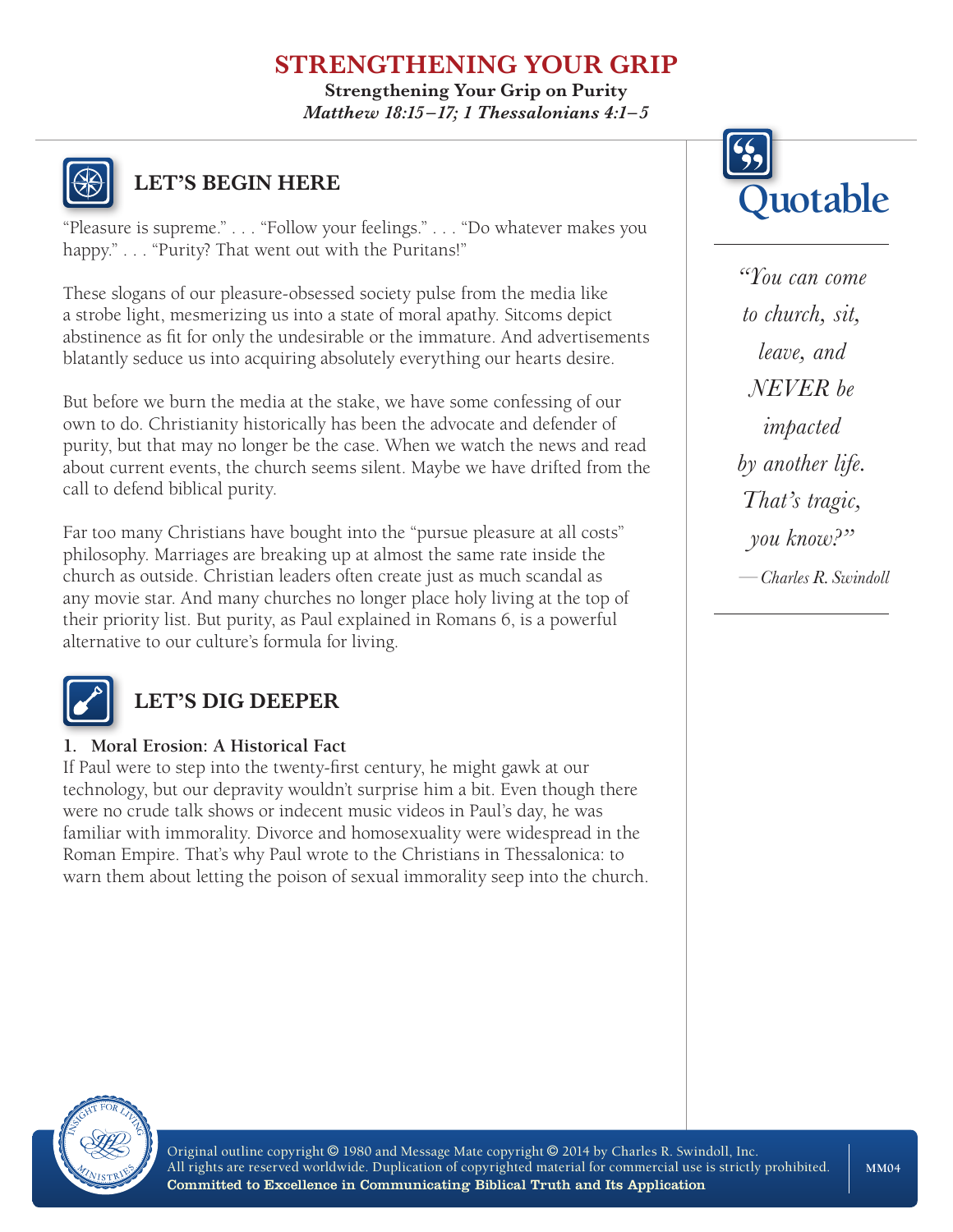#### **STRENGTHENING YOUR GRIP Strengthening Your Grip on Purity** *Matthew 18:15 –17; 1 Thessalonians 4:1– 5*

#### **2. Moral Purity: An Attainable Goal (1 Thessalonians 4:1–5)**

After ministering for only a few weeks among the Thessalonians, Paul had been able to impart to them the life-changing truth of the gospel. But Paul didn't just want to increase his list of converts; he wanted to teach them to "walk in a manner worthy of the God who [had called them] into His own kingdom and glory" (1 Thessalonians 2:12). Paul wanted the Thessalonians to excel in godliness, which would result in closer fellowship with God and more satisfying lives.

#### **3. Moral Correction: A Biblical Mandate (Matthew 18:15–17)**

Purity is a conscious choice; it doesn't just happen. But what if a Christian decides to follow his or her passions into an impure lifestyle? Well, that's where *church discipline* comes into play. This phrase conjures up all sorts of images and feelings—sullen-faced legalists, strict conformity to every jot and tittle, and loveless judgment. Unfortunately, these impressions come from an inaccurate, unbalanced understanding of Scripture. God never intended church discipline to be used like a black boot of tyranny. It's actually a last resort, meant to keep the body of Christ pure and healthy. And the purpose of church discipline is always *restoration*!



#### **A CLOSER LOOK** *Church Discipline*

So what are the steps of church discipline? Jesus outlined this process for us in Matthew 18:15–17:

- 1. *Go yourself*: If you see a brother or sister in Christ living a lifestyle that is destructive to him or her and potentially harmful to the church, you must lovingly confront that brother or sister in person and in private (Matthew 18:15; Galatians 6:1; Ephesians 4:15).
- 2. *Take someone with you*: If the offender rejects your loving confrontation and continues an impure lifestyle, you must take another Christian with you and try again to talk with the offender. Maybe, when faced with two loving brothers or sisters in Christ, the offender will repent (Matthew 18:16).

*Continued on next page*



Original outline copyright © 1980 and Message Mate copyright © 2014 by Charles R. Swindoll, Inc. All rights are reserved worldwide. Duplication of copyrighted material for commercial use is strictly prohibited. Committed to Excellence in Communicating Biblical Truth and Its Application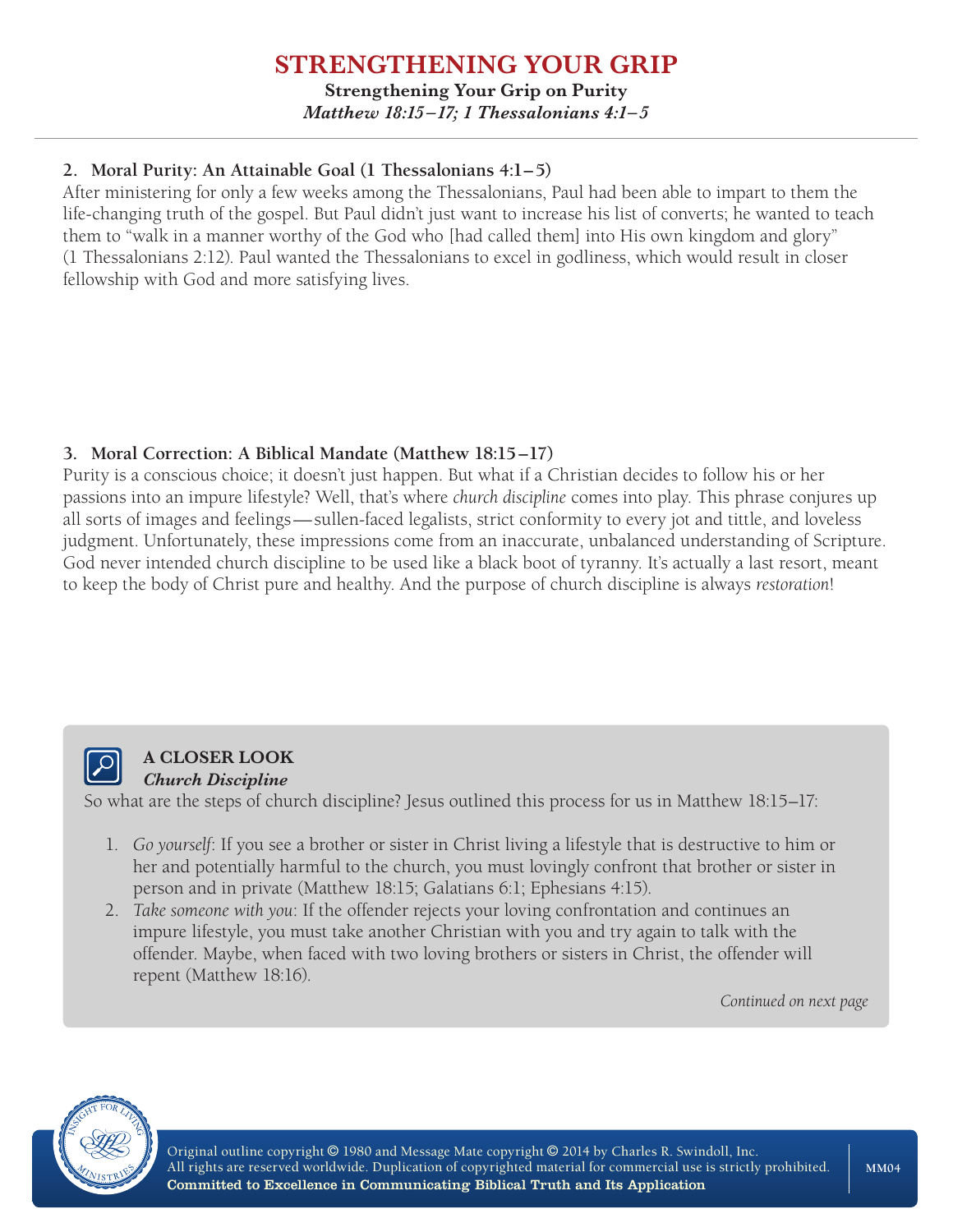### **STRENGTHENING YOUR GRIP Strengthening Your Grip on Purity** *Matthew 18:15 –17; 1 Thessalonians 4:1– 5*

*Continued from previous page*

- 3. *Tell the church*: If the offender refuses to repent at this point, the impurity must become a matter of public knowledge to the church. This doesn't necessarily mean bringing the person in front of the whole congregation for discipline. Depending on the circumstances, a group of elders or other church officers may handle the problem best (Matthew 18:17).
- 4. *Treat the offender like a non-Christian*: If step three has no effect, the church must begin to treat the unrepentant offender like a non-Christian (Matthew 18:17; 1 Corinthians 5:1–7). This person will no longer be welcome at church and definitely cannot take part in the Lord's Supper. The church must break off fellowship with the offender until loneliness and godly sorrow leads the person to repentance. Though this step seems harsh, it worked in the Corinthian church, and the sinning brother was eventually welcomed back into fellowship (2 Corinthians 2:6–8).

Remember: though church discipline can be unpleasant, its ultimate purpose is to purify the body and bring sinning Christians to repentance and back into the community of faith.



# **LET'S LIVE IT**

Before we begin to think that purification only applies to those involved in obvious, public sin, we need to remember that we *all* need God to do His purifying work in our lives. That's why Jesus died for us. His blood makes us pure in God's sight. The Holy Spirit and God's Word help us to live in purity each day. Sure, we will all fail. But through Christ, we will always receive forgiveness and restoration.

**What temptations are you most susceptible to? What lifestyle changes should you make to avoid those lures? Take some time this week to meditate on 1 John 1:9 and to thank God for His grace.**